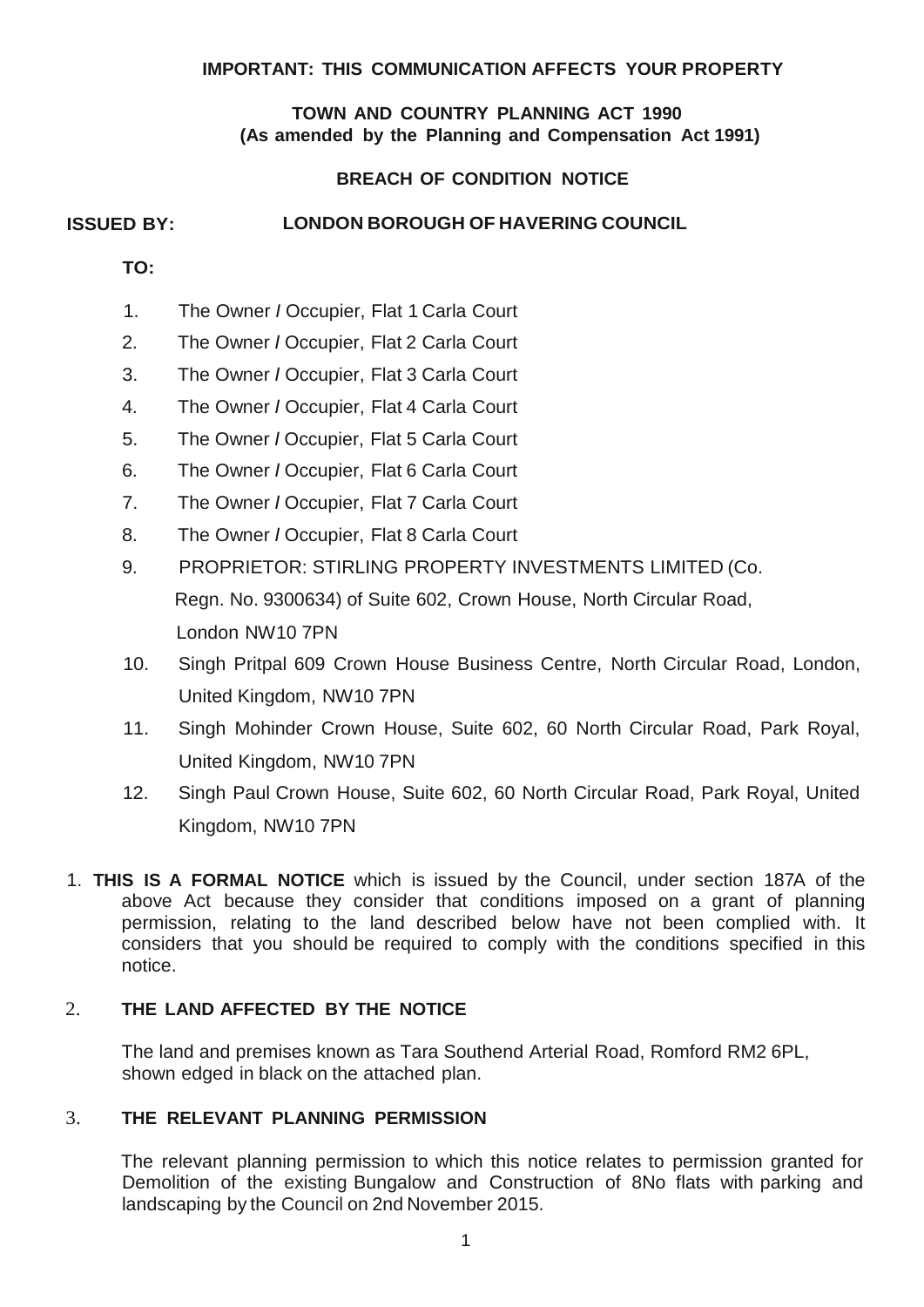# 4. **THE BREACH OF CONDITIONS**

The following condition is not been complied with:

Non-compliance with Conditions 3, 5, 6 and 7 of planning permission ref: P1195.14 granted on 2nd November 2015.

# 1. **Condition 2 (Accordance with plans)**

*The development hereby permitted shall not be carried out otherwise than in complete accordance with the plans detailed on page 1 of the decision notice approved by the Local PlanningAuthority.*

*Reason:-*

*The Local Planning Authority consider it essential that the whole of the development* is *carried out and that no departure whatsoever* is *made from the details approved, since the development would not necessarily be acceptable if partly carried out or carried out differently in any degree from the details submitted. Also, in order that the development accords with Development Control Policies Development Plan Document Policy DC61.*

# 2. **Condition 3 (Parking provision)**

*Before the dwelling hereby permitted* is *first occupied, the car parking provision shall be laid out in accordance with drawing no. 3167\_PL 128 and thereafter this car parking provision shall remain permanently available for* use, *unless otherwise agreed in writing by the Local Planning Authority.*

*Reason:-*

*To ensure that there are adequate parking facilities to* serve *the development in the interests of highway safety.*

# 3. **Condition 5 (Landscaping) (Pre Commencement Condition)**

*No development shall take place until there* has *been submitted to and approved by the Local Planning Authority a scheme of hard and* soft *landscaping, which shall include indications of all existing trees and shrubs on the site, and details of any to be retained, together with* measures *for the protection in the course of development. All planting, seeding or turfing comprised within the scheme shall be carried out in the first planting* season *following completion of the development and any trees or plants which within a period of 5* years *from completion of the development die, are removed or become seriously damaged or diseased shall be replaced in the next planting* season *with others of a similar size and species, unless otherwise agreed in writing by the local Planning Authority.*

*Reason:-*

*Insufficient information* has *been supplied with the application to judge the appropriateness of the hard and* soft *landscaping proposed. Submission of a scheme prior to commencement will ensure that the development accords with the Development Control Policies Development Plan Document Policy DC61. It will* also *ensure accordance with Section 197 of the Town and Country Planning Act 1990.*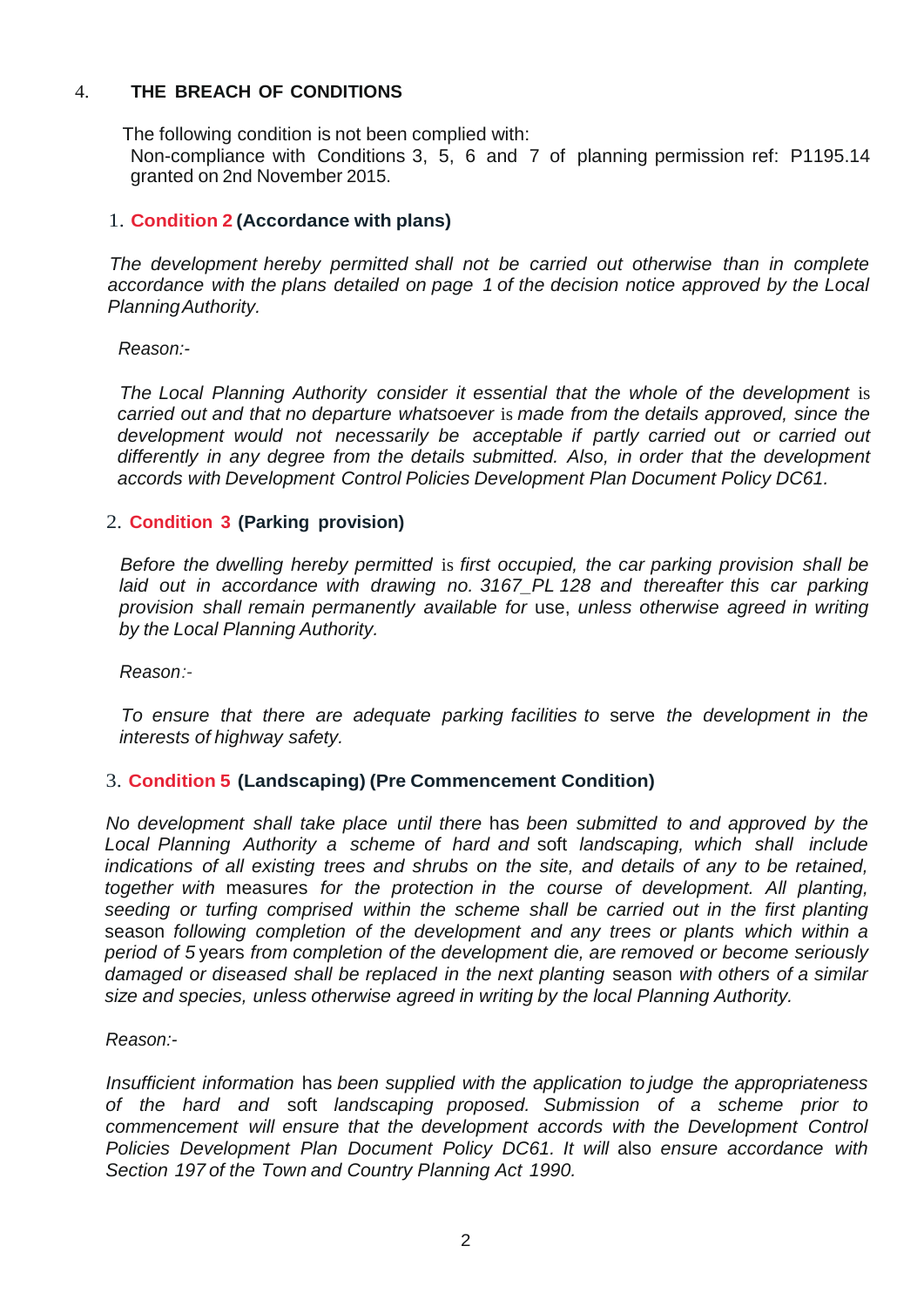*Reason: In the interests of the amenity of the occupiers of neighbouring dwellings.*

#### 4. **Condition 6 (Refuse and recycling)**

*No building shall be occupied or use commenced until refuse and recycling facilities are provided in accordance with details which shall previously have been submitted to and approved in writing by the Local Planning Authority. The refuse and recycling facilities shall be permanently retained thereafter.*

*Reason:-*

*Insufficient information has been supplied with the application to judge how refuse and recycling will be managed on site. Submission of this detail prior to occupation in the case of new building works or prior to the use commencing in the case of changes of use will protect the amenity of occupiers of the development and also the locality generally and ensure that the development accords with the Development Control Policies Development Plan Document Policy DC61.*

#### **5. Condition 7 (Cycle Storage)**

*No building shall be occupied or use commenced until cycle storage is provided in accordance with details previously submitted to and approved in writing by the Local Planning Authority. The cycle storage shall be permanently retained thereafter.*

*Reason:-*

*Insufficient information has been supplied with the application to demonstrate what facilities will be available for cycle parking. Submission of this detail prior to occupation in the case of new building works or prior to the use commencing in the case of changes of use is in the interests of providing* a *wide range of facilities for non-motor car residents and sustainability.*

#### 5. **THE FOLLOWING ACTIVITIES ARE TO BE CARRIED OUT TO SECURE COMPLIANCE WITH THE CONDITIONS**

**Within 42 days from the date of service of this notice:**

1. a. Create and maintain a relaxation garden, a green land scape and create an access from the car parking into the garden at the rear of property as per approved plans 00237.15 drawing number 097-PL-001

b. Implement hard and soft landscaping as agreed in details previously submitted to the local authority. This relates to the landscaping measures detailed in the Landscape Design report prepared by Anna French Associates, as submitted with application 00237.15 drawing number 097-PL-001

2. Car parking provision must be created and laid out in accordance with drawing no. 3167\_PL128 of application P1195.14 and thereafter this car parking provision shall remain permanently available for use.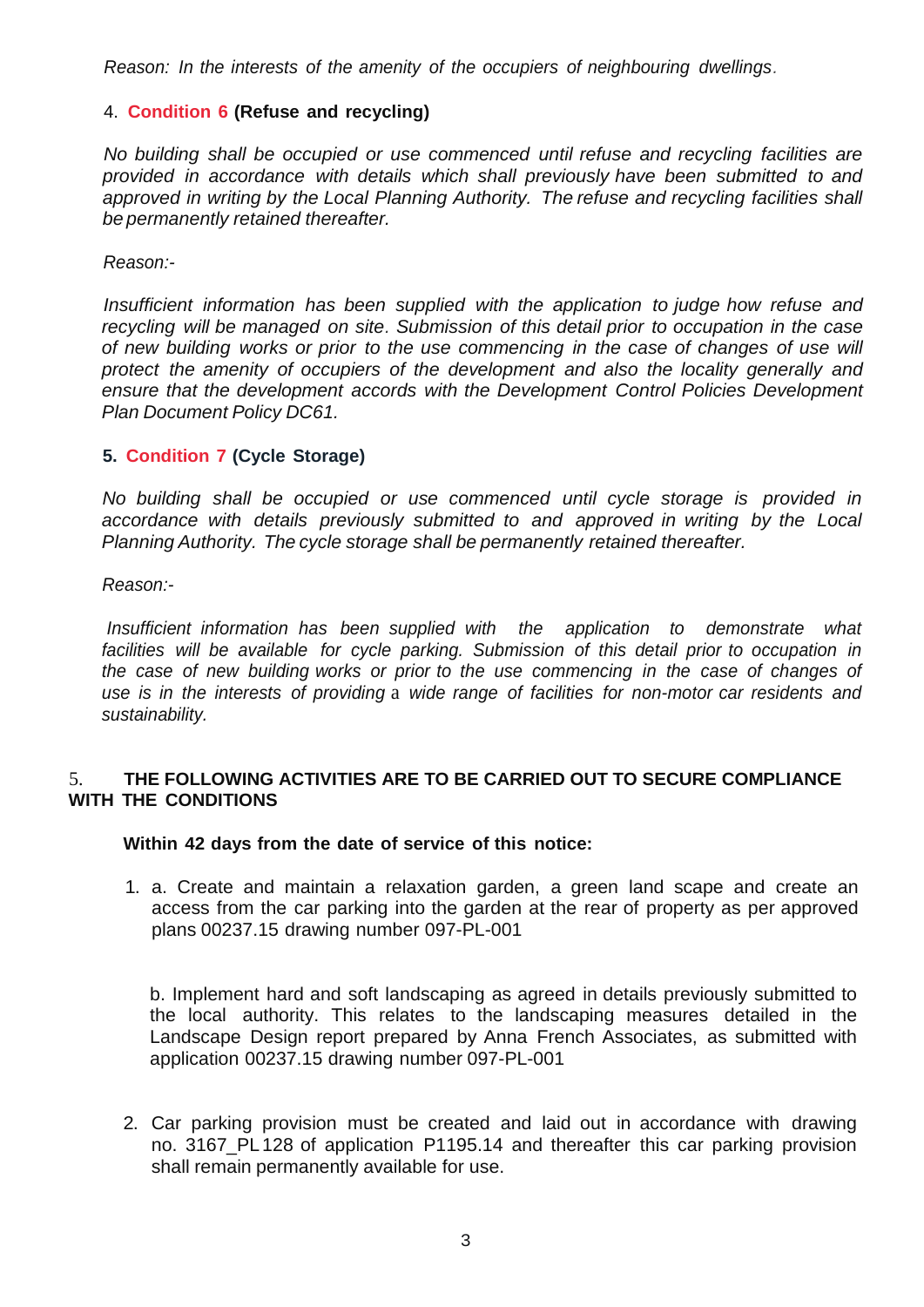- 3. Provide in details, facilities for refuse and recycling and also for cycle storage in writing to the local planning authority. Following satisfaction, these must then be implemented on site.
- 4. Remove all debris from the site as result of taking steps 1, 2 and 3 above.

Time for compliance: 42 days beginning with the day on which the notice is served on you.

### 6. **WHEN THIS NOTICE TAKES EFFECT**

This notice takes effect immediately it is served on you or you receive it by postal delivery.

Dated: 27th September 2019

**David Colwill**

David Colin 1.

**Position:** Planning Enforcement Team Leader

#### **Authorised Officer**

On behalf of: The Mayor and Burgesses of the London Borough of Havering Town Hall Main Road Romford RM1 3BD

#### **WARNING**

# **THERE IS NO RIGHT OF APPEAL AGAINST THIS NOTICE**

It is an offence to contravene the requirements stated in paragraph 5 of this notice after the end of the compliance period. You will then be at risk of immediate prosecution in the Magistrates Court for which the maximum penalty is £2,500 for a first offence and for any subsequent offence. If you are in any doubt about what this notice requires you to do, you should get in touch immediately with Patricia Adesina Senior Planning Enforcement Officer, Mercury House, Mercury Gardens, Romford, RM1 3SL (01708 433959).

If you need independent advice about this notice, you are advised to contact urgently a lawyer, planning consultant or other professional adviser specialising in planning matters. If you wish to contest the validity of the notice, you may only do so by an application to the High Court for judicial review. A lawyer will advise you on what this procedure involves.

# **DO NOT LEAVE YOUR RESPONSE TO THE LAST MINUTE**